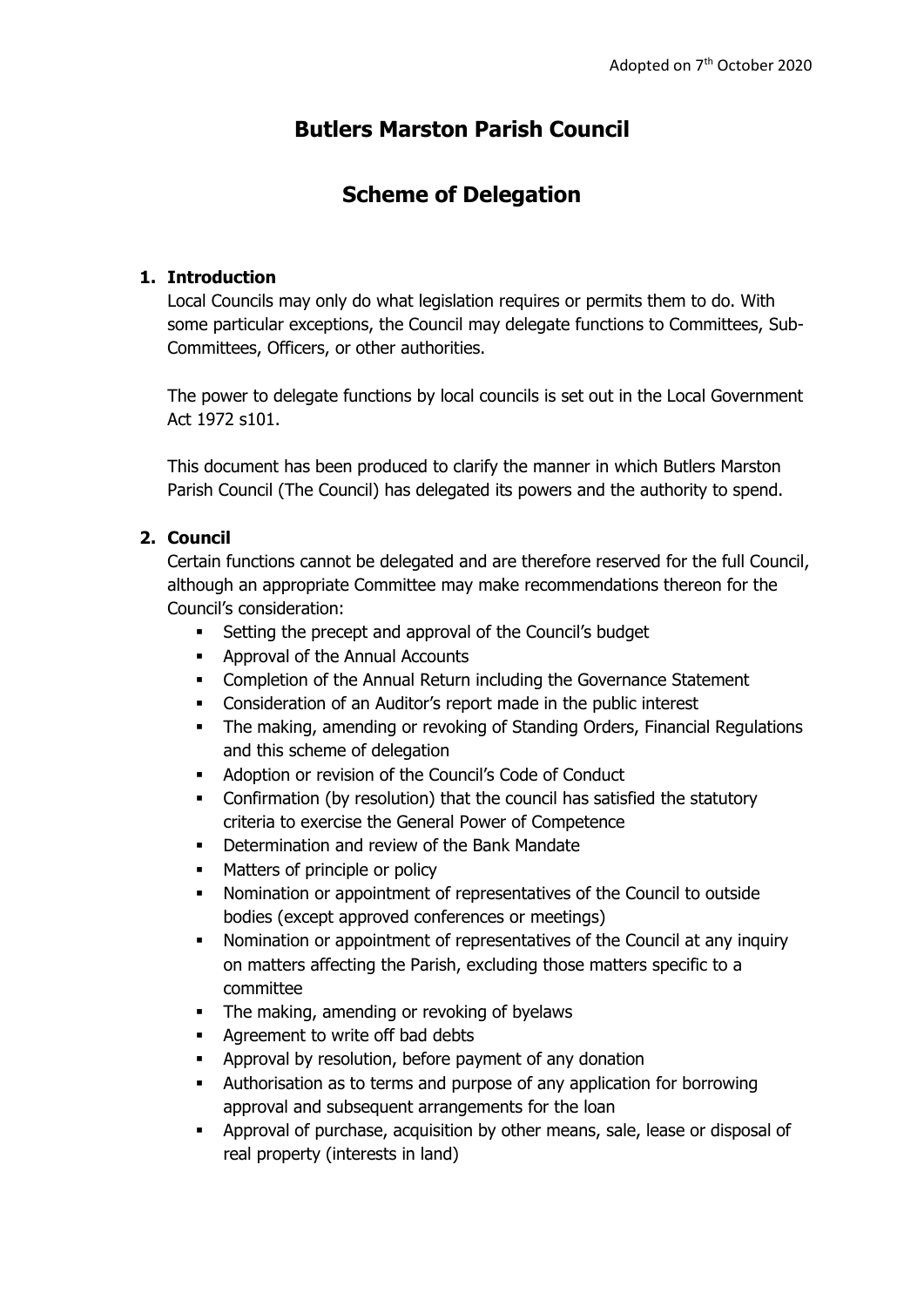- Approval of the virement of unspent and available amounts to other budget headings or reserves
- Approval of changes in earmarked reserves as part of the budgetary process.

#### **3. Proper Officer**

According to law, each parish and town council shall have a Proper Officer and carry out the functions as provided by the Local Government Act 1972 and as set out in the job description for the post. For Butlers Marston Parish Council the Proper Officer is the Clerk.

The Clerk is specifically authorised to:-

- Receive declarations of acceptance of office
- Receive and publish Member's Register's of Interest
- **•** Receive and grant Disclosable Pecuniary Interest (DPI) dispensations after consulting with the District Council's Monitoring Officer; details of all dispensations received and granted to be reported to the Council at the next meeting
- Sign and serve on Councillors a summons with an agenda to attend Council and Committee meetings
- Sign notices or other documents on behalf of the Council
- Respond to planning applications on the Council's behalf when the deadline for response is before the next Parish Council meeting. In doing so the clerk must follow the 'Responding to Planning Applications Policy'.
- Receive and hold copies of byelaws made by a Principal Local Authority which affect the Council's area
- Receive and retain plans, notices and documents
- Certify copies of byelaws made by the Council
- Undertake the day to day administration of the Council
- Call extra meetings of the Council or any Committee or Sub-Committee as necessary
- **EXECT:** Issue press releases and statements to the press on the Council's known policies
- Update and manage the Parish Council's website
- Make arrangements for the maintenance of the IT system and back ups of Parish Council documents
- Handle requests for information under the Freedom of Information Act 2000 and Data Protection Act 1998
- Acknowledge and handle all complaints regarding the Council
- Appoint three members of the council to form a committee in the event of a complaint
- Purchase basic office equipment and supplies
- Arrange for emergency repairs to Parish Council property
- **•** Take appropriate action arising from other emergencies (in consultation with the Chairman of the Council)